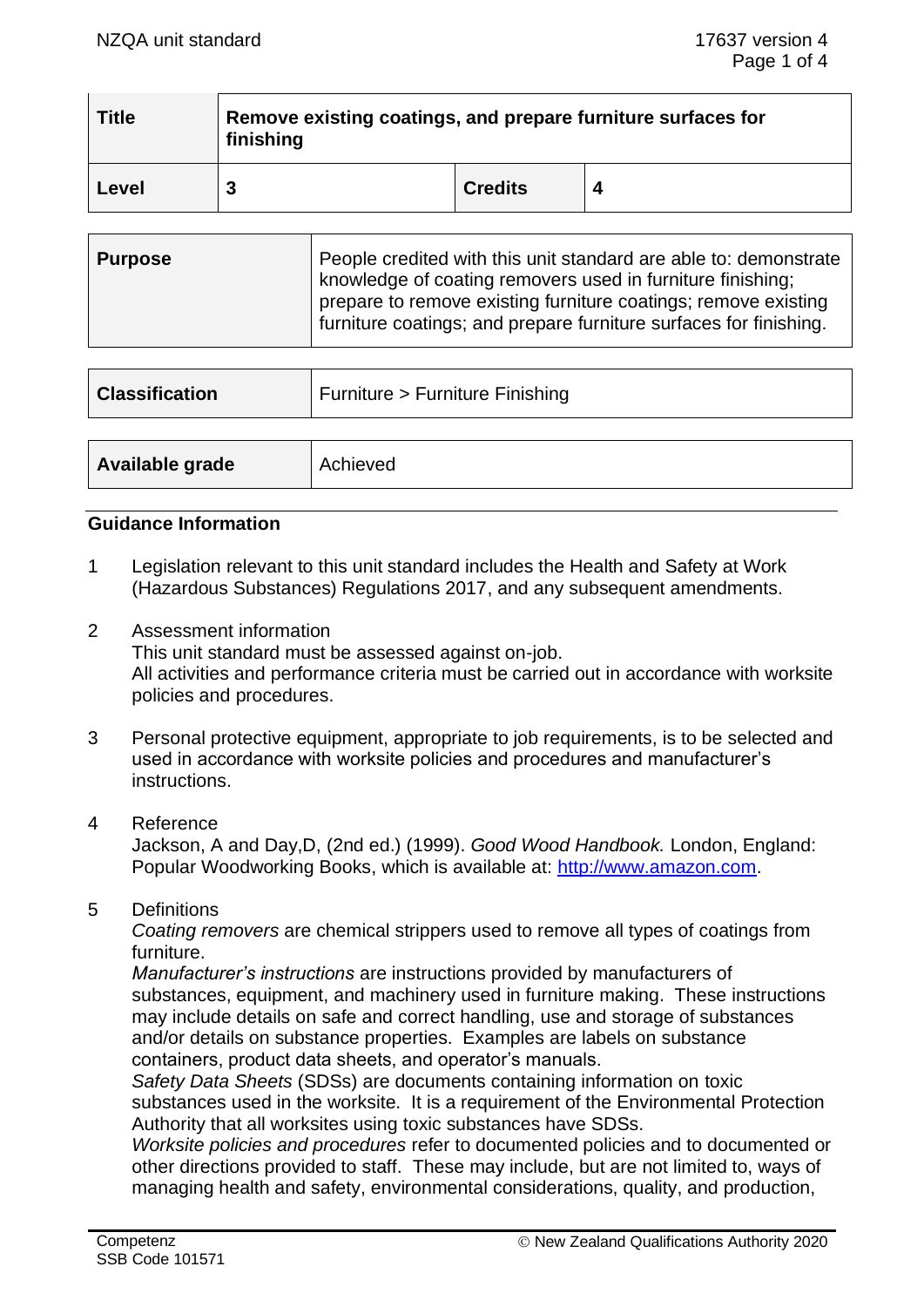and must conform to legislation. Examples include standard operating procedures, company health and safety plans, on-site briefings, and supervisor's instructions.

# **Outcomes and performance criteria**

## **Outcome 1**

Demonstrate knowledge of coating removers used in furniture finishing.

#### **Performance criteria**

- 1.1 The purpose of different types of coating removers used in furniture finishing is explained in accordance with the reference text.
	- Range general-purpose strippers, varnish removers, safe strippers, liquid and gel strippers, spirit or water-washable strippers.
- 1.2 Equipment used to aid removal of coatings is identified and explained in terms of its purpose.

Range wire wool, putty knives, scrapers.

1.3 Side effects that may occur when remover is used are explained in terms of their causes.

> Range reactions with future coatings, timber staining, lift veneers, loosen ioints.

1.4 Techniques used for removing coatings are explained in accordance with the reference text.

Range dip stripping, brushing.

- 1.5 A coating remover available in the workplace is identified and the SDSs information relating to that remover is explained.
	- Range ingredients, safety data, disposal requirements.
- 1.6 The identified coating remover is described in terms of the time required for finish to blister, bubble, or crinkle once applied, in accordance with manufacturer's instructions.

## **Outcome 2**

Prepare to remove existing furniture coatings.

#### **Performance criteria**

2.1 Job specifications are obtained and interpreted.

Range article of furniture to be stripped, existing finish.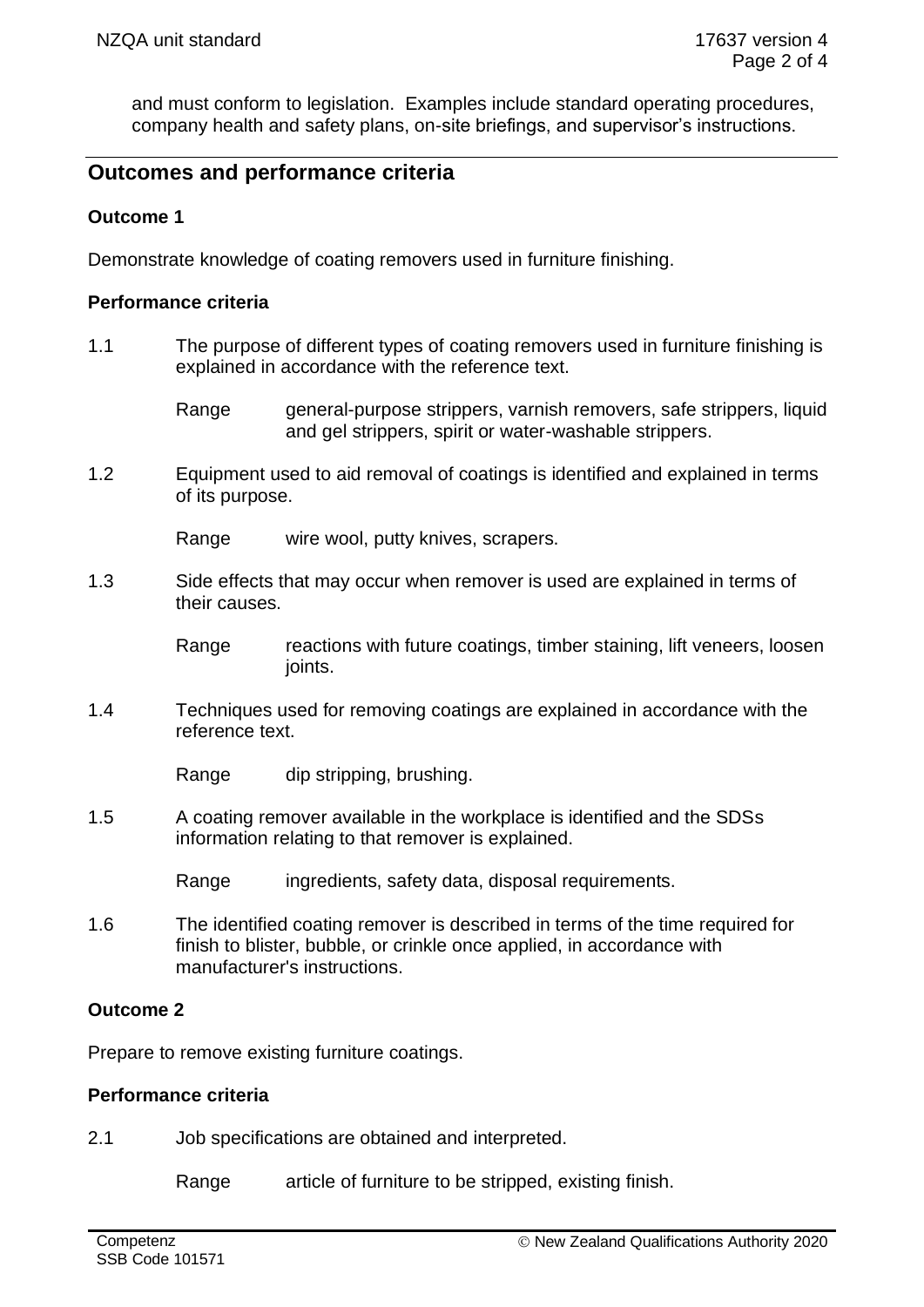2.2 Removal method is selected in accordance with wood type, substrate, existing finish, and job specifications.

Range any of – mechanical, manual, solvent, chemical, dip.

2.3 Equipment is selected in accordance with job specifications.

Range must include but is not limited to – abrasives, rags, chisel, cabinet scraper, brushes.

2.4 Stripper and neutraliser are selected in accordance with job specifications.

#### **Outcome 3**

Remove existing furniture coatings.

#### **Performance criteria**

- 3.1 Coating remover is applied to the furniture surface in accordance with job specifications.
- 3.2 Previous coatings are removed in accordance with job specifications.

3.3 Neutraliser is applied to the stripped surface in accordance with job specifications.

## **Outcome 4**

Prepare furniture surfaces for finishing.

## **Performance criteria**

- 4.1 Any defects and blemishes in the substrate are identified and remedied in accordance with job specifications.
- 4.2 Abrasive is selected and used to sand the stripped surface in accordance with job specifications.
- 4.3 Work area is left clean, clear, and safe and rags are disposed of.

| <b>Planned review date</b> | December 2024 |
|----------------------------|---------------|
|----------------------------|---------------|

Range any of – abrasives, rags, chisel, cabinet scraper, steel wool, putty knives, brushes.